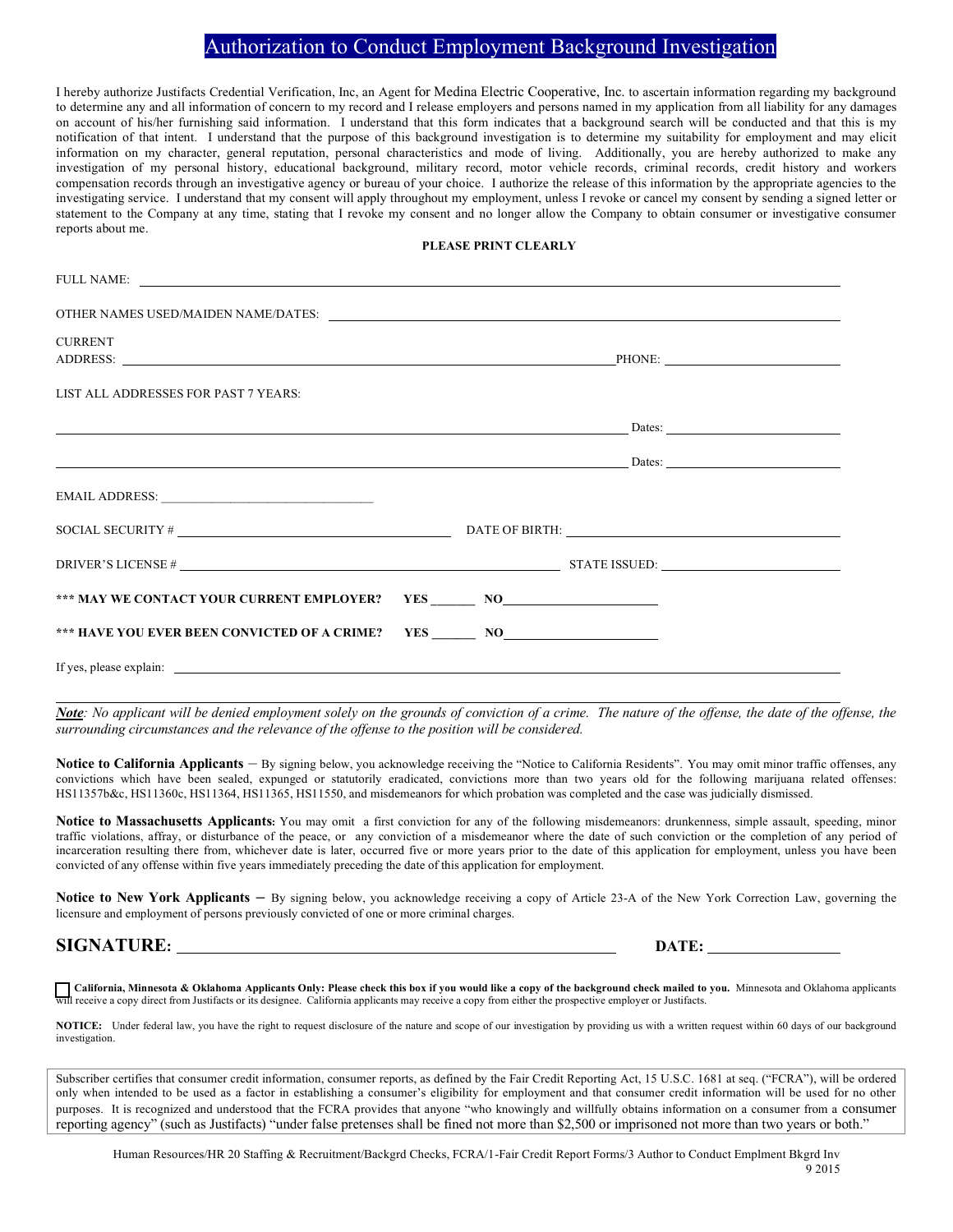Medina Electric Cooperative, Inc. (the "company") intends to obtain and use a consumer report or an investigative consumer report from Justifacts Credential Verification, Inc, an external consumer reporting agency, to be used for employment purposes. These purposes may include but are not limited to:

- considering your application for employment;
- making a decision whether to offer you employment with the company;
- deciding whether to continue your employment (if you are hired by the company);
- doing periodic rescreening of current employees, and/or;
- making any other employment decisions affecting you.

A consumer reporting agency is a person or business that regularly assembles or evaluates consumer credit information or other information on consumers. As an applicant or an employee, you are considered a "consumer" under the Fair Credit Reporting Act.

A consumer report may include information about your character, general reputation, personal characteristics, or mode of living, which is used or collected for employment purposes. An investigative consumer report also involves personal interviews with sources such as employers, educators, etc.

You have a right to request disclosures of the nature and scope of any investigative consumer report that the company obtains about you by contacting Justifacts Credential Verification, Inc. You also have other rights under the Fair Credit Reporting Act, a summary of which is available at:

## [https://www.justifacts.com/pdfs/Summary\\_Of\\_Rights.pdf](http://app.getresponse.com/click.html?x=a62b&lc=BH2MDf&mc=IJ&s=vU51p&u=BIc4&y=o&)

#### **ACKNOWLEDGMENT**

I hereby acknowledge receipt of this disclosure and that Medina Electric Cooperative, Inc. may obtain consumer reports and investigative consumer reports about me from a consumer reporting agency and that they may consider information in consumer reports and investigative consumer reports as part of their decision making process regarding any aspect of my application for employment and/or continued employment with the company including periodic rescreening of current employees. I also acknowledge that I have received a copy of the Summary of Rights under the Fair Credit Reporting Act.

Signature extending the state of the state of the state of the state of the state of the state of the state of the state of the state of the state of the state of the state of the state of the state of the state of the sta

Full Legal Name (please print) \_\_\_\_\_\_\_\_\_\_\_\_\_\_\_\_\_\_\_\_\_\_\_\_\_\_\_\_\_\_\_\_\_\_\_\_\_\_\_\_\_\_\_\_\_\_\_\_\_\_\_

Date\_\_\_\_\_\_\_\_\_\_\_\_\_\_\_\_\_\_\_\_\_\_\_\_\_\_\_\_\_\_\_\_\_\_\_\_\_\_\_\_\_\_\_\_\_\_\_\_\_\_\_\_\_\_\_\_\_\_\_\_\_\_\_\_\_\_\_\_\_\_\_\_

Justifacts Credential Verification, Inc 5250 Logan Ferry Rd Murrysville PA 15668 800-356-6885 [www.justifacts.com](http://www.justifacts.com/)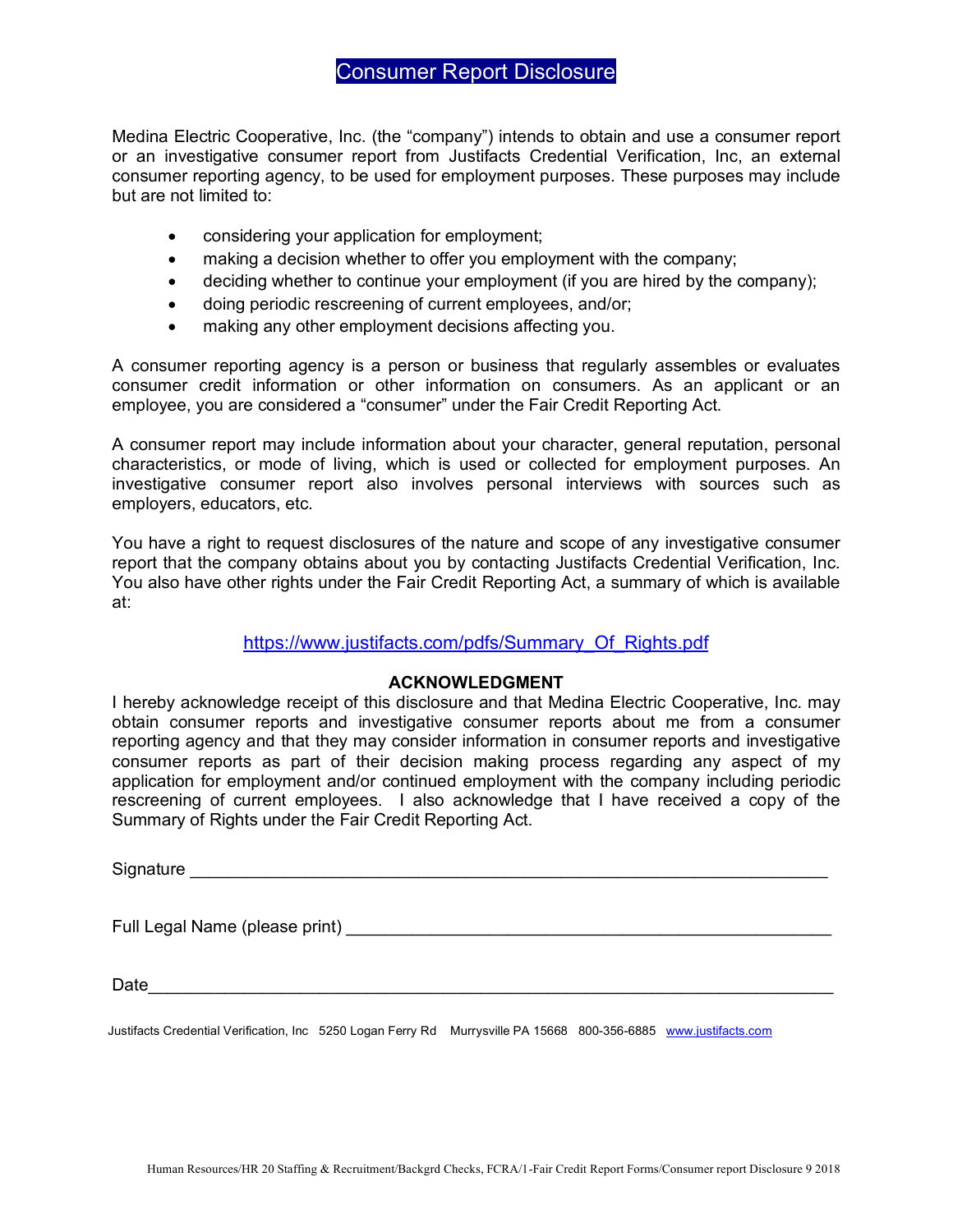*Para información en español, visite www.consumerfinance.gov/learnmore o escribe a la Consumer Financial Protection Bureau, 1700 G Street N.W., Washington, DC 20552.*

## **A Summary of Your Rights Under the Fair Credit Reporting Act**

The federal Fair Credit Reporting Act (FCRA) promotes the accuracy, fairness, and privacy of information in the files of consumer reporting agencies. There are many types of consumer reporting agencies, including credit bureaus and specialty agencies (such as agencies that sell information about check writing histories, medical records, and rental history records). Here is a summary of your major rights under FCRA. **For more information, including information about additional rights, go to www.consumerfinance.gov/learnmore or write to: Consumer Financial Protection Bureau, 1700 G Street N.W., Washington, DC 20552.**

· **You must be told if information in your file has been used against you**. Anyone who uses a credit report or another type of consumer report to deny your application for credit, insurance, or employment – or to take another adverse action against you – must tell you, and must give you the name, address, and phone number of the agency that provided the information.

· **You have the right to know what is in your file**. You may request and obtain all the information about you in the files of a consumer reporting agency (your "file disclosure"). You will be required to provide proper identification, which may include your Social Security number. In many cases, the disclosure will be free. You are entitled to a free file disclosure if:

- $\circ$  a person has taken adverse action against you because of information in your credit report;
- $\circ$  you are the victim of identity theft and place a fraud alert in your file;
- o your file contains inaccurate information as a result of fraud;
- o you are on public assistance;
- o you are unemployed but expect to apply for employment within 60 days.

In addition, all consumers are entitled to one free disclosure every 12 months upon request from each nationwide credit bureau and from nationwide specialty consumer reporting agencies. See www.consumerfinance.gov/learnmore for additional information.

· **You have the right to ask for a credit score**. Credit scores are numerical summaries of your credit-worthiness based on information from credit bureaus. You may request a credit score from consumer reporting agencies that create scores or distribute scores used in residential real property loans, but you will have to pay for it. In some mortgage transactions, you will receive credit score information for free from the mortgage lender.

· **You have the right to dispute incomplete or inaccurate information**. If you identify information in your file that is incomplete or inaccurate, and report it to the consumer reporting agency, the agency must investigate unless your dispute is frivolous. See www.consumerfinance.gov/learnmore for an explanation of dispute procedures.

· **Consumer reporting agencies must correct or delete inaccurate, incomplete, or unverifiable information**. Inaccurate, incomplete, or unverifiable information must be removed or corrected, usually within 30 days. However, a consumer reporting agency may continue to report information it has verified as accurate.

· **Consumer reporting agencies may not report outdated negative information**. In most cases, a consumer reporting agency may not report negative information that is more than seven years old, or bankruptcies that are more than 10 years old.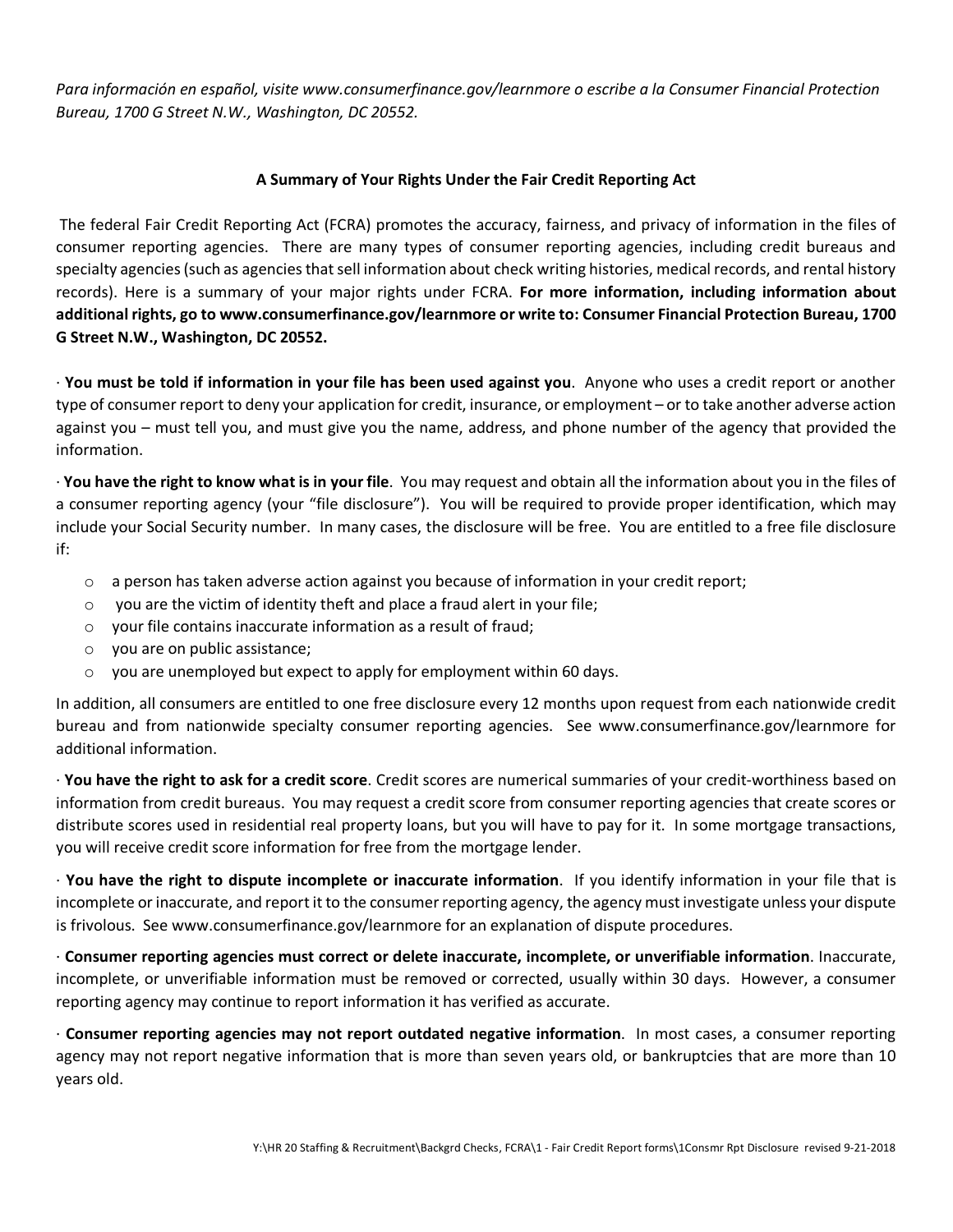· **Access to your file is limited**. A consumer reporting agency may provide information about you only to people with a valid need – usually to consider an application with a creditor, insurer, employer, landlord, or other business. The FCRA specifies those with a valid need for access.

· **You must give your consent for reports to be provided to employers**. A consumer reporting agency may not give out information about you to your employer, or a potential employer, without your written consent given to the employer. Written consent generally is not required in the trucking industry. For more information, go to [www.consumerfinance.gov/learnmore.](http://www.consumerfinance.gov/learnmore)

· **You may limit "prescreened" offers of credit and insurance you get based on information in your credit report**. Unsolicited "prescreened" offers for credit and insurance must include a toll-free phone number you can call if you choose to remove your name and address form the lists these offers are based on. You may opt out with the nationwide credit bureaus at 1-888-5-OPTOUT (1-888-567-8688).

· The following FCRA right applies with respect to nationwide consumer reporting agencies:

# **CONSUMERS HAVE THE RIGHT TO OBTAIN A SECURITY FREEZE**

**You have a right to place a "security freeze" on your credit report, which will prohibit a consumer reporting agency from releasing information in your credit report without your express authorization**. The security freeze is designed to prevent credit, loans, and services from being approved in your name without your consent. However, you should be aware that using a security freeze to take control over who gets access to the personal and financial information in your credit report may delay, interfere with, or prohibit the timely approval of any subsequent request or application you make regarding a new loan, credit, mortgage, or any other account involving the extension of credit.

As an alternative to a security freeze, you have the right to place an initial or extended fraud alert on your credit file at no cost. An initial fraud alert is a 1-year alert that is placed on a consumer's credit file. Upon seeing a fraud alert display on a consumer's credit file, a business is required to take steps to verify the consumer's identity before extending new credit. If you are a victim of identity theft, you are entitled to an extended fraud alert, which is a fraud alert lasting 7 years.

A security freeze does not apply to a person or entity, or its affiliates, or collection agencies acting on behalf of the person or entity, with which you have an existing account that requests information in your credit report for the purposes of reviewing or collecting the account. Reviewing the account includes activities related to account maintenance, monitoring, credit line increases, and account upgrades and enhancements.

· **You may seek damages from violators**. If a consumer reporting agency, or, in some cases, a user of consumer reports or a furnisher of information to a consumer reporting agency violates the FCRA, you may be able to sue in state or federal court.

· **Identity theft victims and active duty military personnel have additional rights**. For more information, visit www.consumerfinance.gov/learnmore.

**States may enforce the FCRA, and many states have their own consumer reporting laws. In some cases, you may have more rights under state law. For more information, contact your state or local consumer protection agency or your state Attorney General. For information about your federal rights, contact**: